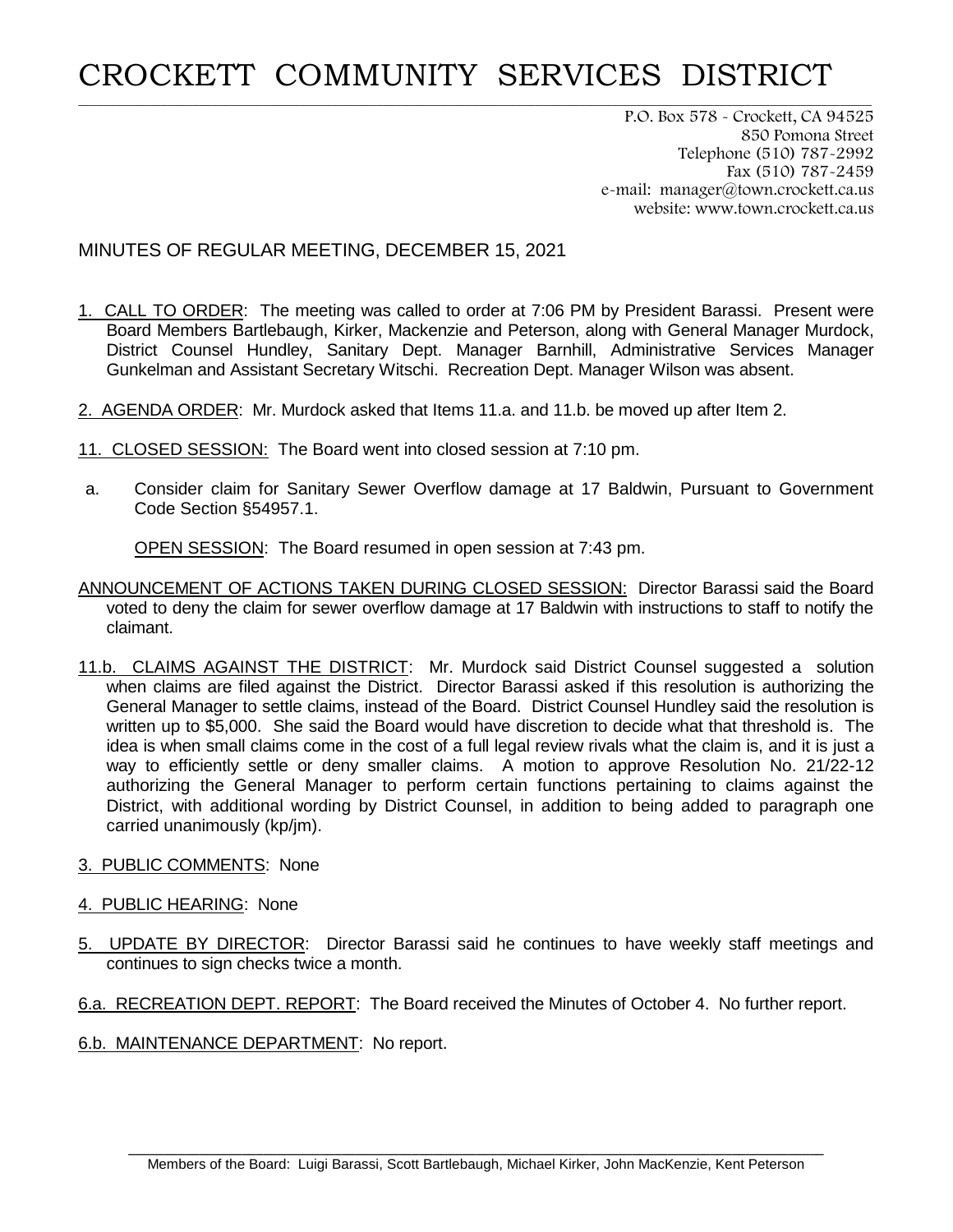- 6.c. PORT COSTA SANITARY DEPT.: Mr. Barnhill reported there were no sewer overflows and no exceedances last month.
- 6.d. CROCKETT SANITARY DEPT.: The Board received the Minutes of October 20. Mr. Murdock said last month he talked about the change order for the repair on Baldwin. He included the itemization about the change order, but did not provide the certified payroll. He will email the Board the certified payroll tomorrow. He said staff received a check for \$21K from the Crockett Community Foundation for the hillside cleanup. Mr. Murdock reported that West County Wastewater District does not want to be called for small things anymore and does not want to cover the Loring Pump Station. He has donated a generator until one is ordered.
- 6.e. STAFF REPORT ON GOVERNMENTAL MATTERS: Mr. Gunkelman reported he met with with the State Lands Commission on November 19. He said they met him down at the waterfront and walked down to the outfall. He said the application for the outfall is on their desk and final approval will take about two months. He said there is more federal and state grant money coming to Contra Costa County for COVID related losses and expenses. He said he spoke with Mr. Wilson about recovering loss revenue due to the Center being closed.
- 6.f. STAFF ANNOUNCEMENTS: Mr. Murdock said he attended a Zoom meeting with State Lands a couple days ago with Heidi Petty group and Vicki Caldwell from State Lands said what they are looking for is a vendor for use of the parking lot at the old Nantucket parking lot area. He said they seem to be fairly intent on removing the pilings. Director Barassi said he sat in on that meeting and came away with the conclusion that probably no one is going to succeed in getting anything going there, except possibly a waterfront park with a bathroom and a parking area.
- 7. CONSENT CALENDAR: The consent items were approved unanimously (sb/jm):
	- a. Approve Minutes of November 17, 2021.
	- b. Approve payment of District bills (warrants Rec. 9508-9552; PCSan, 1375-1379; CVSan 6579-6607; Maintenance 461-465).
	- c. Receive Minutes of Commissions and Committees.
	- d. Receive annual report on use of Recreation Taxes (Gov. Code Sec. 50075.3).
	- e. Receive annual report on compliance with identity theft regulations (FACTA program).
	- f. Approve Payroll Schedule for 2022.

## 8.a. CONSENT ITEMS REMOVED: None

- 8.b. ELECTION OF OFFICERS: Director Peterson nominated Director Kirker for President and Director Kirker nominated Director Bartlebaugh for President. Directors Kirker and Bartlebaugh respectfully declined the nomination for President. Director Mackenzie nominated Director Barassi for President and Director Barassi nominated Director Bartlebaugh for Vice-President. A motion to re-appoint Director Barassi for President and Director Bartlebaugh for Vice-President carried with 3 Ayes, 1 Nay and 1 Abstention.
- 8.c. RE-APPOINTING COMMISSIONERS: A motion to approve Resolution No. 21/22-10 re-appointing Tom Cusack, Anne Scheer and Joe Surges to the Port Costa Sanitary Commission for two years carried unanimously (sb/jm).
- 8.d. REMOTE TELECONFERENCING: A motion to approve Resolution No. 21/22-11 authorizing remote teleconferencing meetings for the period of December 30, 2021 through January 29, 2022 pursuant to Brown Act provisions carried unanimously (mk/sb).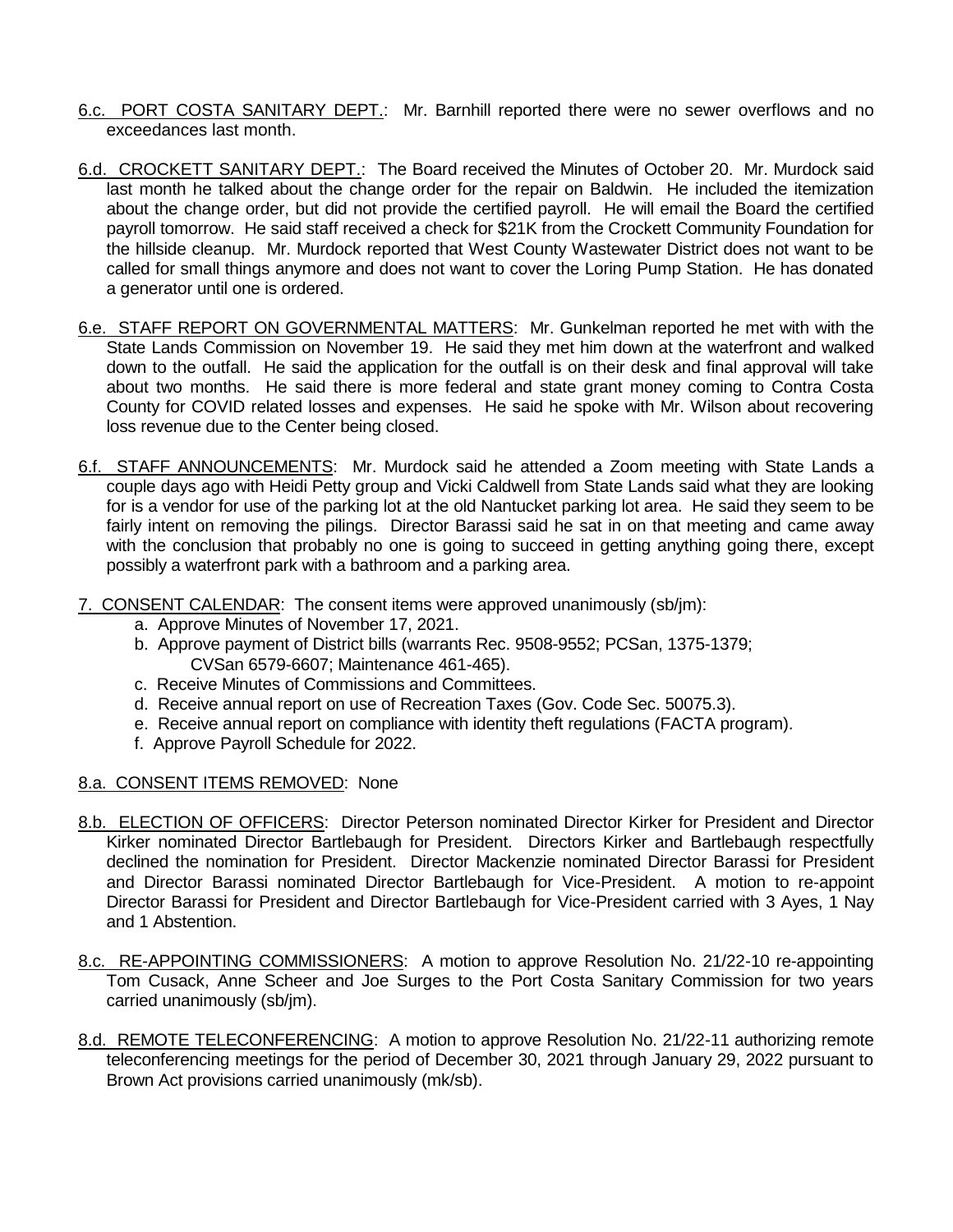- 8.e. PAY SCHEDULE OF WAGES: Mr. Gunkelman reported California's minimum wage is increasing to \$15.00 an hour on January 1, 2022. He said he basically stripped it down to the only people that it was pertinent to immediately. He said the District is not required to raise minimum wage until either 2023 or until we have more than 26 employees. Mr. Wilson still would like to give the \$1.00 an hour raise to Damon and Dolores.
- 9.a. FINANCIAL REPORT: The monthly statements of District finances and reports on investments were examined by the Board.
- 9.b. TRA'S AND ALLOCATIONS: This item has been moved to next month.
- 10.a. PERSONNEL COMMITTEE REPORT: Director Barassi said the committee met yesterday and discussed creating updated job descriptions and adjusting pay scales with inflation.
- 10.b. BUDGET & FINANCE COMMITTEE REPORT: Director Peterson said the committee will be meeting next week. Mr. Gunkelman reported the District has recently purchased a subscription to a cloud-based portal through Right Networks, which accompanies an upgrade to QuickBooks service. This allows use of the QuickBooks application from any internet connected device, and includes an assisted payroll service. This payroll service offers direct deposit paychecks and calculates and would pay all taxes and liabilities for the District. He said in order to make the payments, an ACH debit account is required by QuickBooks and the District currently does not have the ability to fund this service due to the account limitations with Contra Costa County. If approved, staff would open a new business account at a local bank or credit union for the purpose of funding payroll and liabilities on a monthly basis. ACH credit transfers can be made from the Contra Costa County Treasurer's office monthly or bi-monthly as needed to maintain a rolling balance at or above \$50K. Director Barassi said using the County is a financial sort of check and balance. Director Peterson said this has been discussed many times over the years, but this is a new option he has not seen before. This item will be discussed at next month's meeting on January 26.
- 10.c. INTER-AGENCY MEETINGS: None
- 12. BOARD COMMENTS: Director Bartlebaugh thanked Director Barassi for his service as President.
- 13. FUTURE AGENDA ITEMS:

Discuss Accessory Dwelling Units. Discuss policy on delegation of authority to Commissions. Adopt capital asset depreciation schedule. Adopt capacity charge ordinance on Accessory Dwelling Units. Review and adopt ADA compliance plan. Adopt policy for use of private devices and e-accounts. Develop policy on proposals for new programs without established funding.\

## 11. CLOSED SESSION:

c. CONFERENCE WITH LABOR NEGOTIATOR(S): Agency Designated Representative(s) to confer with Crockett Community Services District Board regarding Administrative Services Manager and District Secretary positions, Pursuant to Government Code Section §54957.6.

OPEN SESSION: The Board resumed in open session at 9:22 pm.

12. ANNOUNCEMENT OF ACTIONS TAKEN DURING CLOSED SESSION: Director Barassi said there was no reportable action taken while in closed session.